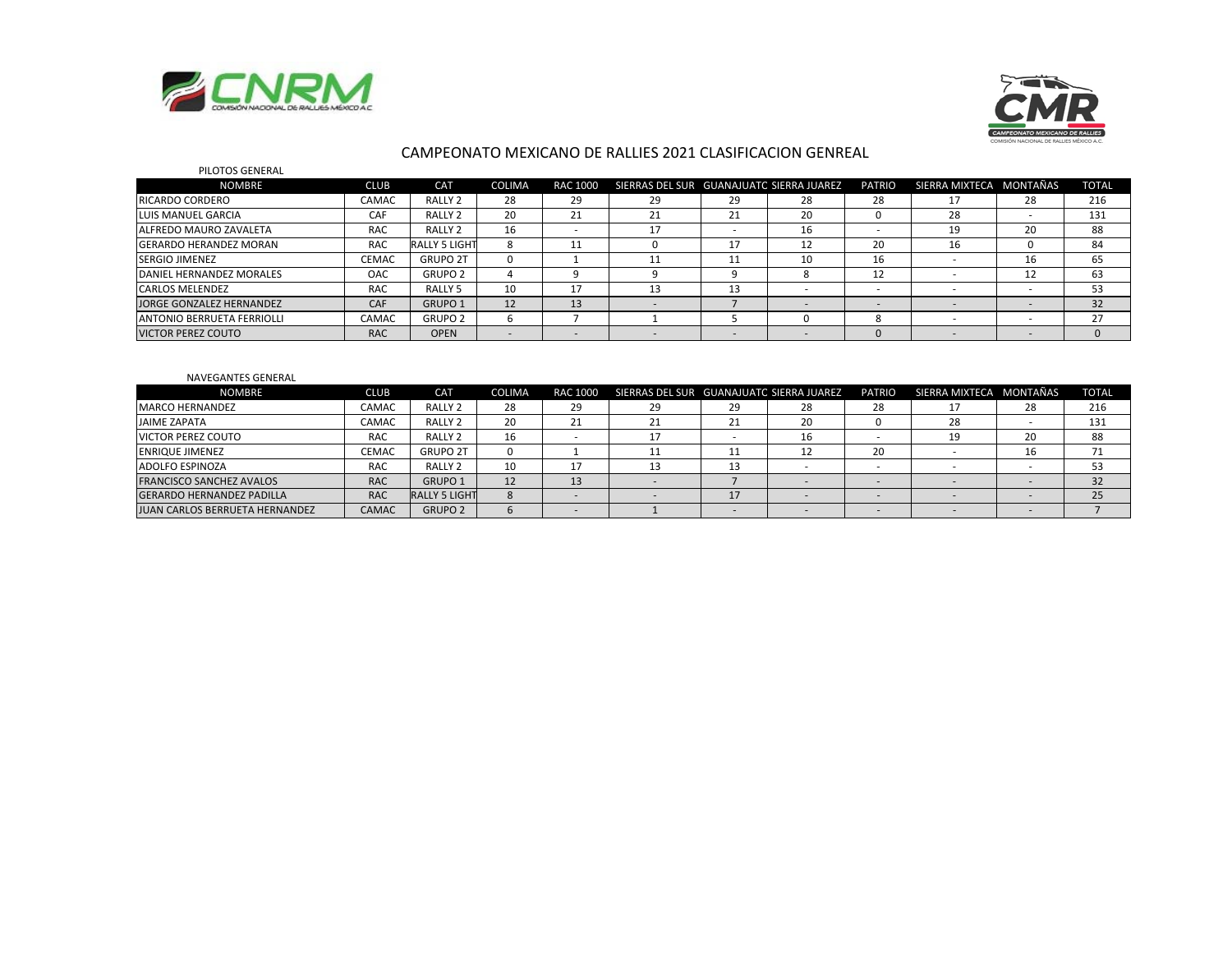



### CAMPEONATO MEXICANO DE RALLIES 2021 CLASIFICACION RALLY 2

| PILOTOS RALLY 2               |            |               |    |    |                                 |            |               |               |                         |          |              |
|-------------------------------|------------|---------------|----|----|---------------------------------|------------|---------------|---------------|-------------------------|----------|--------------|
| <b>NOMBRE</b>                 | CLUB       | CAT           |    |    | COLIMA RAC 1000 SIERRAS DEL SUR | GUANAJUATO | SIERRA JUAREZ | <b>PATRIO</b> | SIERRA MIXTECA MONTAÑAS |          | <b>TOTAL</b> |
| <b>RICARDO CORDERO</b>        |            | CAMAC RALLY 2 | 25 | 26 | 26                              | 26         |               | 25            |                         | <u>_</u> | 178          |
| <b>ILUIS MANUEL GARCIA</b>    | CAF        | RALLY 2       | 18 | 19 |                                 | 19         | 18            |               | 25                      |          | 118          |
| <b>ALFREDO MAURO ZAVALETA</b> | <b>RAC</b> | RALLY 2       |    |    | τo                              |            |               |               | 18                      |          | 82           |
| <b>CARLOS MELENDEZ</b>        | <b>RAC</b> | RALLY 2       | 12 | 16 |                                 | 16         |               |               |                         |          |              |

#### NAVEGANTES RALLY 2

| NOMBRE                    | <b>CLUB</b> | CAT.          |    |    | COLIMA RAC 1000 SIERRASDEL SUR | GUANAJUATO | SIERRA JUAREZ | <b>PATRIO</b> | SIERRA MIXTECA MONTAÑAS | <b>TOTAL</b> |
|---------------------------|-------------|---------------|----|----|--------------------------------|------------|---------------|---------------|-------------------------|--------------|
| <b>IMARCO HERNANDEZ</b>   |             | CAMAC RALLY 2 | っこ | 26 |                                | ۷b         |               | <u>_</u>      |                         | 178          |
| <b>JAIME ZAPATA</b>       |             | CAMAC RALLY 2 |    | 19 |                                |            |               |               |                         | 118          |
| <b>VICTOR PEREZ COUTO</b> | <b>RAC</b>  | RALLY 2       |    |    |                                |            |               |               |                         |              |
| <b>ADOLFO ESPINOZA</b>    | RAC         | RALLY 2       |    | 16 |                                | τp         |               |               |                         |              |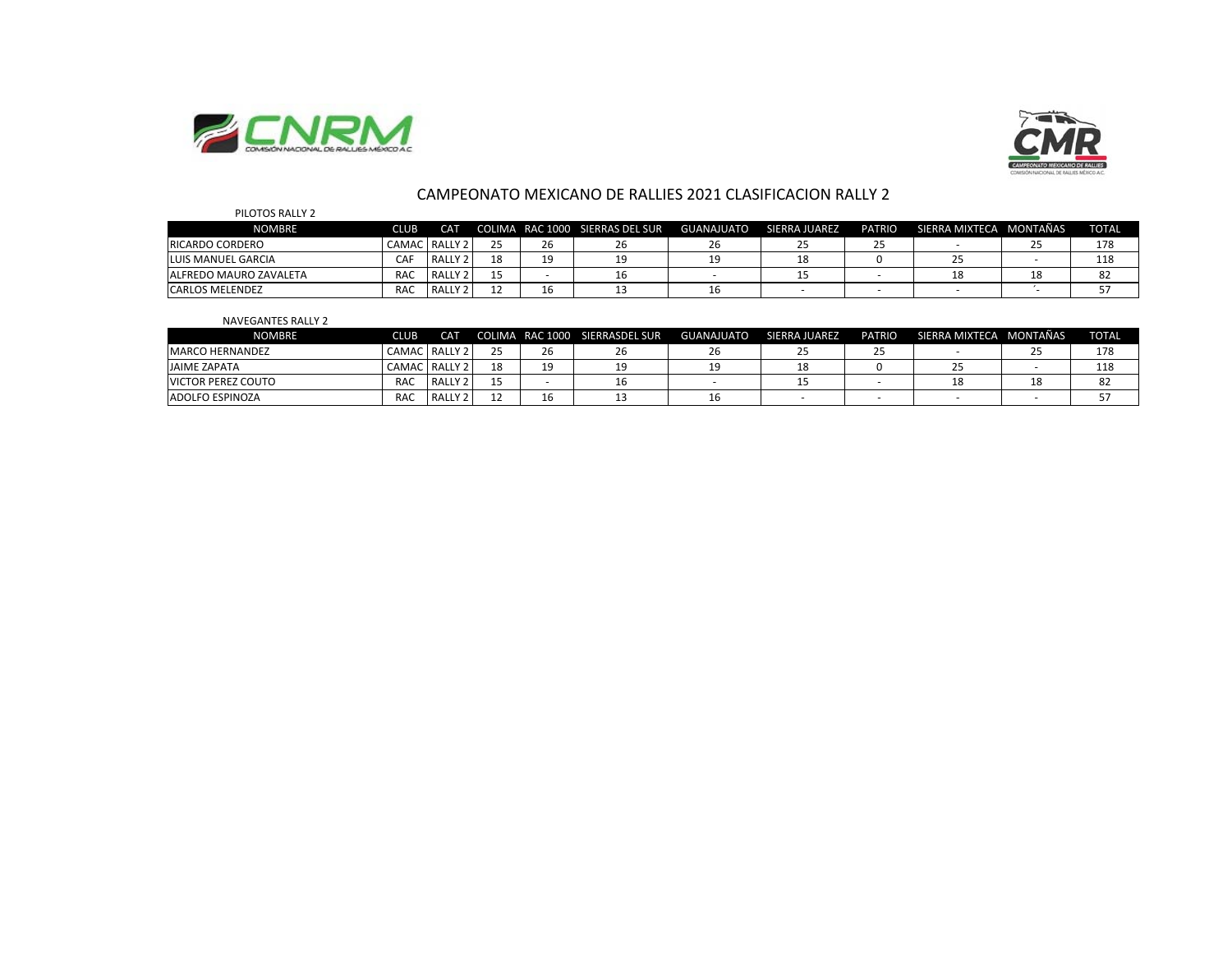



# CAMPEONATO MEXICANO DE RALLIES 2021 CLASIFICACION RALLY 5 LIGHT

| PILOTOS RALLY 5 LIGHT         |            |                               |               |          |                 |    |                         |               |                       |              |
|-------------------------------|------------|-------------------------------|---------------|----------|-----------------|----|-------------------------|---------------|-----------------------|--------------|
| <b>NOMBRE</b>                 | CLUB I     | CAT                           | <b>COLIMA</b> | RAC 1000 | SIERRAS DEL SUR |    | GUANAJUATOSIERRA JUAREZ | <b>PATRIO</b> | IERRA MIXTEC MONTAÑAS | <b>TOTAL</b> |
| <b>GERARDO HERANDEZ MORAN</b> | <b>RAC</b> | LLY 5 LIGHT <b>I</b><br>RALLY |               | 26       |                 | ۷o |                         |               |                       |              |

NAVEGANTES RALLY 5 LIGHT

| <b>NOMBRE</b>                    | <b>CLUB</b> | CAT                         | <b>COLIMA</b> | RAC 1000 | SIERRAS DEL SUR | GUANAJUATOSIERRA JUARE. | <b>PATRIO</b> | IERRA MIXTEC MONTAÑAS | <b>TOTAL</b> |
|----------------------------------|-------------|-----------------------------|---------------|----------|-----------------|-------------------------|---------------|-----------------------|--------------|
| <b>GERARDO HERNANDEZ PADILLA</b> | <b>RAC</b>  | LLY 5 LIGHT<br><b>RALLY</b> |               |          |                 |                         |               |                       |              |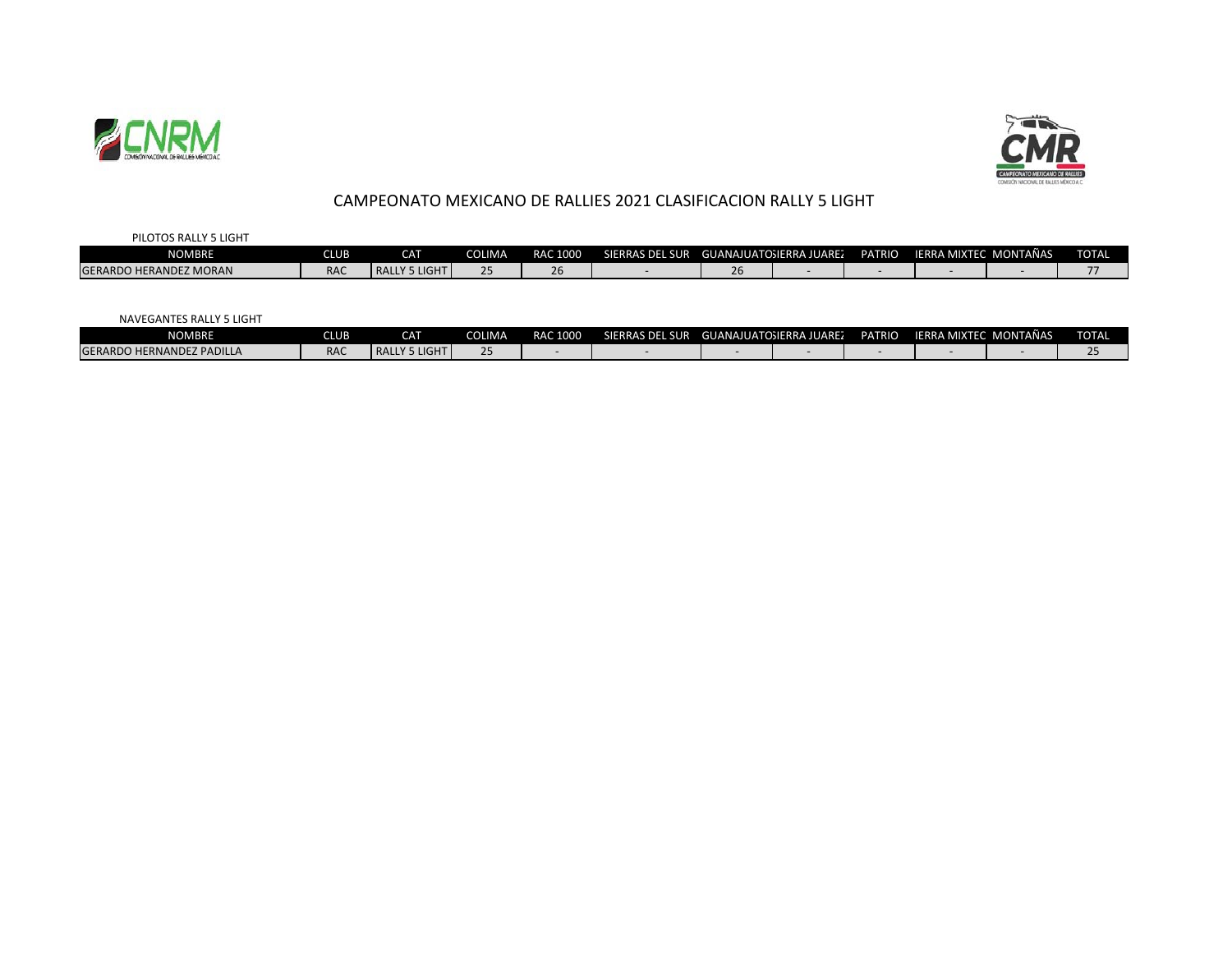



## CAMPEONATO MEXICANO DE RALLIES 2021 CLASIFICACION GRUPO 1

PILOTOS GRUPO 1

| NOMBRE                   | CLUB                               | CAT            | COLIMA | <b>RAC 1000</b> |               | <b>IERRAS DEL SU GUANAJUATOSIERRA JUAREZ</b> | <b>PATRIO</b> | IERRA MIXTEC, MONTAÑAS | <b>TOTAL</b> |
|--------------------------|------------------------------------|----------------|--------|-----------------|---------------|----------------------------------------------|---------------|------------------------|--------------|
| JORGE GONZALEZ HERNANDEZ | $\sim$ $\sim$ $\sim$<br><b>CAI</b> | <b>GRUPO</b>   |        |                 | $\sim$<br>ZD. |                                              |               |                        |              |
| <b>RICARDO CORDERO</b>   | CAMAC                              | <b>RALLY 2</b> |        |                 |               |                                              |               |                        |              |

NAVEGANTES GRUPO 1

| NOMBRE                          | CLUB <sup>'</sup>    | <b>CAT</b>         | COLIMA | RAC 1000 |    | <b>IERRAS DEL SU GUANAJUATOSIERRA JUAREZ</b> | <b>PATRIO</b> | IERRA MIXTEC, MONTAÑAS | <b>TOTAL</b> |
|---------------------------------|----------------------|--------------------|--------|----------|----|----------------------------------------------|---------------|------------------------|--------------|
| <b>FRANCISCO SANCHEZ AVALOS</b> | $D^{\Lambda}$<br>NAC | <b>GRUPO</b>       |        |          | ΖU |                                              |               |                        |              |
| <b>MARCO HERNANDEZ</b>          | <b>CAMAC</b>         | RALLY <sub>2</sub> |        |          |    |                                              |               | --                     |              |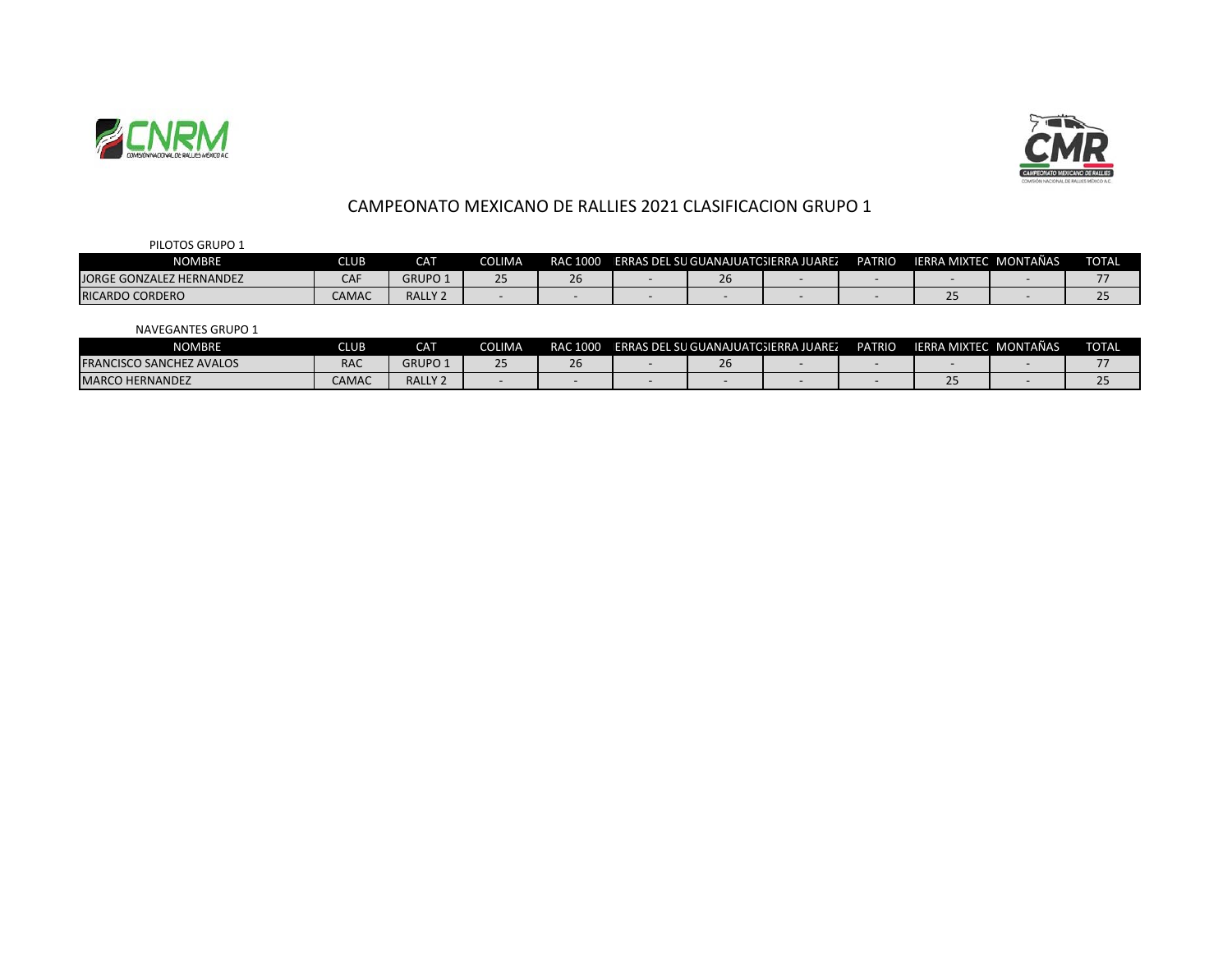



## CAMPEONATO MEXICANO DE RALLIES 2021 CLASIFICACION GRUPO 2

| PILOTOS GRUPO 2                   |             |                |                      |                     |    |              |                                               |                                        |                        |    |              |
|-----------------------------------|-------------|----------------|----------------------|---------------------|----|--------------|-----------------------------------------------|----------------------------------------|------------------------|----|--------------|
| <b>NOMBRE</b>                     | <b>CLUB</b> | <b>CAT</b>     | <b>COLIMA</b>        |                     |    |              | RAC 1000 ERRAS DEL SU GUANAJUATCSIERRA JUAREZ | <b>PATRIO</b>                          | IERRA MIXTEC, MONTAÑAS |    | <b>TOTAL</b> |
| DANIEL HERNANDEZ MORALES          | OAC         | <b>GRUPO 2</b> | 10<br>⊥໐             | $\sim$ $\sim$<br>۷b | 26 | $\sim$<br>۷b | $\sim$ $-$<br>ت                               | $\sim$ $-$<br>$\overline{\phantom{a}}$ |                        | ۔۔ |              |
| <b>ANTONIO BERRUETA FERRIOLLI</b> | CAMAC       | <b>GRUPO 2</b> | $\overline{ }$<br>__ |                     |    | 10<br>--     |                                               | 18                                     |                        |    | ٥z           |
|                                   |             |                |                      |                     |    |              |                                               |                                        |                        |    |              |

NAVEGANTES GRUPO 2

| <b>NOMBRE</b>                              | <b>CLUB</b> | <b>CAT</b>            | <b>IMA</b><br>$\sim$<br>J. | RAC 1000 |  | IERRAS DEL SU GUANAJUATCSIERRA JUAREZ | <b>PATRIO</b> | <b>IERRA MIXTEC N</b> | <b>MONTAÑAS</b> | <b>TOTAL</b> |
|--------------------------------------------|-------------|-----------------------|----------------------------|----------|--|---------------------------------------|---------------|-----------------------|-----------------|--------------|
| ETA HERNANDEZ<br>JUAN C<br>I CARLOS BERRUE | CAMAC       | <b>GRUPO</b><br>F O Z |                            |          |  |                                       |               |                       |                 | ′ ∪          |